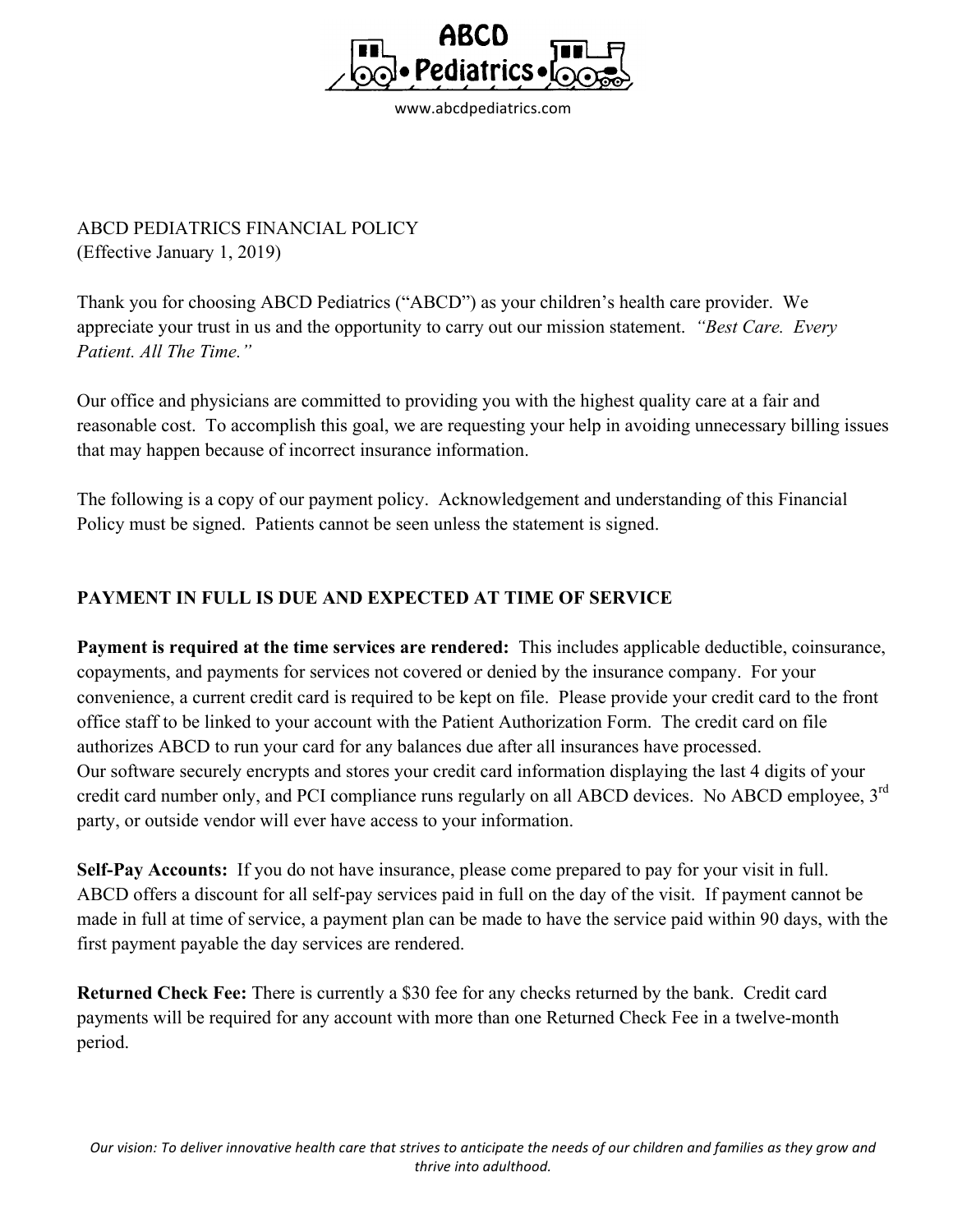

**Missed Appointment Fee:** Missed Appointments represent a cost to ABCD, you, and to other patients who could have been seen in the time set aside for you. Cancellations are requested 24 hours prior to any Well Child/Preventative Care appointment and 2 hours prior for any sick visits. A "No Show" fee of \$35 will be assessed upon review of your account if appointment is not cancelled within the timeframe stated. Multiple no shows, per family, within a twelve-month period may result in dismissal from the practice.

**Walk-In Fee:** It is requested that all patients call and schedule an appointment prior to coming into the clinic to be seen by an ABCD Physician or Nurse. Should a patient walk-in without a scheduled appointment, there will be a \$25 fee assessed.

## **BRING YOUR CURRENT INSURANCE CARD TO EVERY VISIT**

## **INSURANCE FILING AND ASSIGNMENT OF BENEFITS**

**Regarding Insurance:** As a courtesy to our patients, ABCD will file claims to any insurance carrier with whom we are participating providers. It is the responsibility of the cardholder to know what their eligibility and coverage is with their insurance carrier. If this is not known, it is suggested the cardholder verify coverage limitations prior to appointment date. Although we may estimate what your insurance company may pay, it is the insurance company that makes the final determination of your eligibility. You agree to pay any portion not covered by your insurance. If the insurance company has not processed and paid the claim within a timely manner or has denied the claim, payment of the account in full becomes the responsibility of the person bringing the child to our office for treatment.

**Change of Insurance/Change of Address:** Please notify the office as soon as possible of all insurance and address changes. If the guarantor does not notify the office within 15 days of any changes the guarantor is responsible for all charges not paid because of change in insurance coverage.

**Payments:** Unless other arrangements are approved by us in writing, the balance of your statement is due and payable when the statement is issued. Payment is due within (30) days from the statement date. If you feel that your claim was unfairly denied by your insurance company, it is the guarantor's responsibility to pursue the insurance company on their child's behalf.

**Divorce:** In the case of divorce or separation, the parent authorizing treatment for child/children will be the parent responsible for those subsequent charges. If the divorce decree requires the other parent to pay all or part of the treatment costs, it is the authorizing parent's responsibility to collect from the other parent.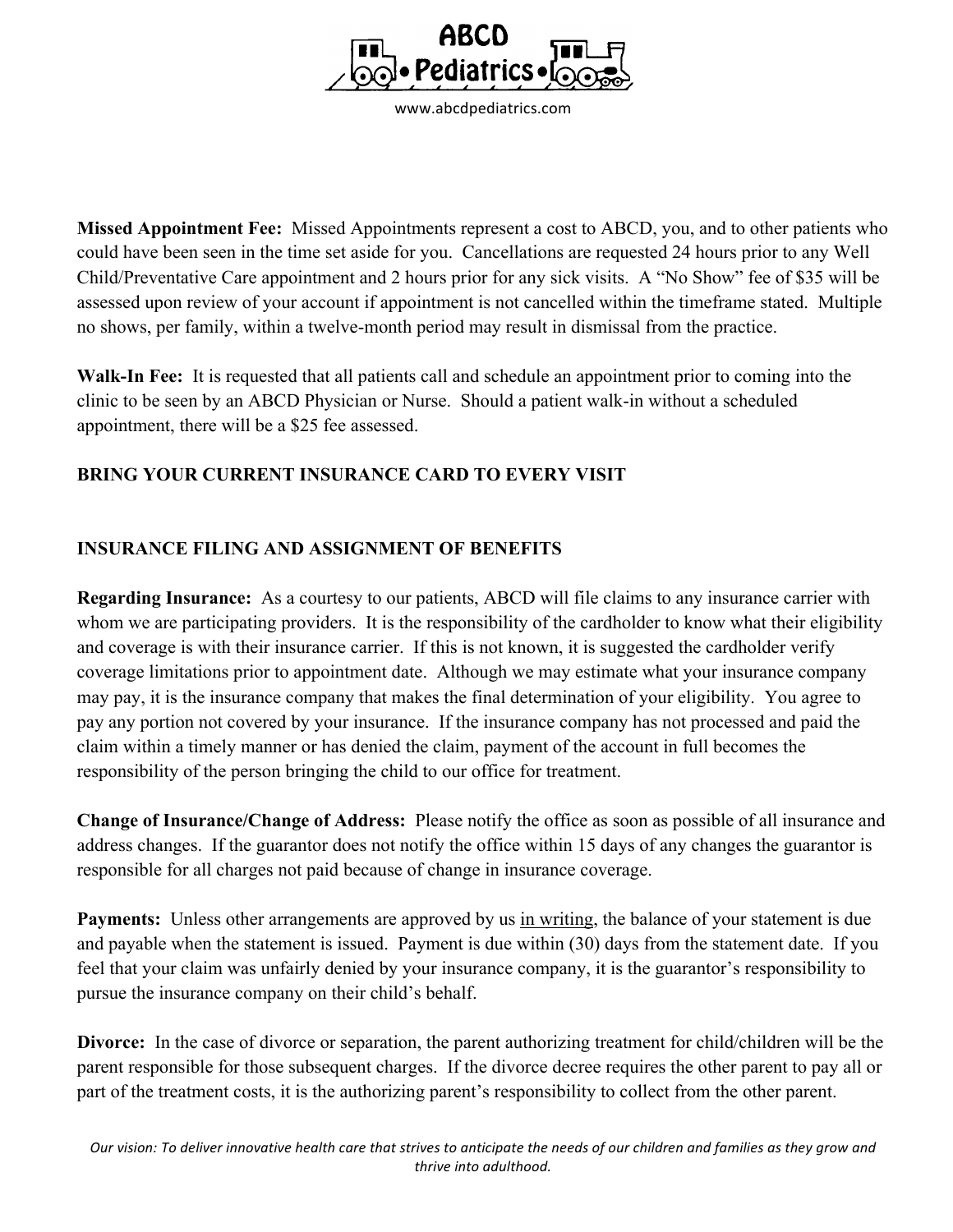

**Insurance Release:** This is to certify that I have been informed prior to receiving treatment today that my health plan may not be liable for service rendered if any of the following conditions apply:

- My child/children may have a pre-existing condition or other diagnosis that may not be covered by my plan.
- Provider not participating in my health plan.
- Unmet deductible under my health plan contract.
- Well child check-up, immunizations, as well as other routine services may not be covered by some insurance plans. Please check with your insurance carrier if you are not sure if routine services are covered. (e.g. Surveys and Assessments performed during well child exams)

**Outstanding Balance:** If you have a balance on your account, we will send you a monthly statement. It will show separately the previous balance, any new charges to the account and any payment or credits applied to your account during the month. If your account becomes past due, we will take the necessary steps to collect this debt by running your credit card on file after 30 days of statement date.

ABCD understands that full payment may not be possible in certain circumstances. As a courtesy, ABCD offers a payment plan. This payment plan is a binding contract referred to as a "Payment Plan Agreement". For services to be rendered, patients with a Payment Plan Agreement must be in full compliance with all conditions of the agreement. Failure to make scheduled payments on the payment plan or not paying off a balance in full may result in your account being turned over to a collection agency.

If an account is not taken care of timely and no payment plan has been arranged, the account may be placed in a BAD DEBT status. All patients on the same family will be prevented from scheduling further visits with ABCD physicians until account is settled in full.

If we must refer your account to a collection agency, you agree to pay all collection costs that are incurred. All accounts sent to the collection agency will be reported to the Credit Bureau. If there becomes a need to send the balance of an account to a collection agency due to non-payment of the account, the physicians of ABCD Pediatrics will no longer be able to provide care until the account is settled in full.

If your account is sent to collections and then paid in full, the parent/guardian may request the practice reinstate the patient's account. If the practice permits reinstatement, the practice may charge a \$25 reinstatement fee which is not billable to insurance. The fee must be paid prior to scheduling any future appointments.

**Waiver of Confidentiality:** You understand if the account is submitted to a collection agency or if your past due status is reported to a credit reporting agency, the fact that you received treatment at our office may become a matter of public record.